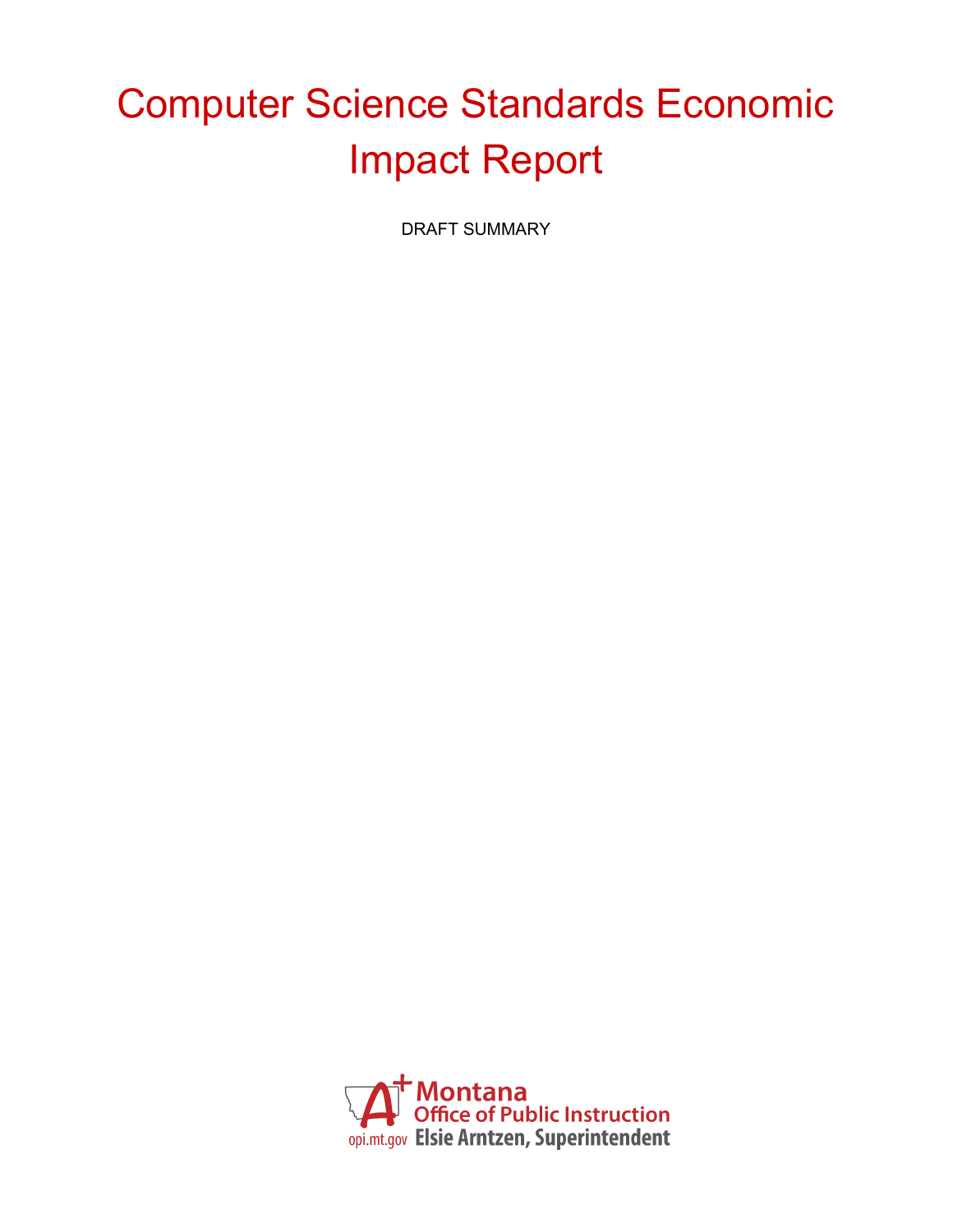# Table of Contents

| <b>Computer Science Economic Impact Survey</b>                         | 3  |
|------------------------------------------------------------------------|----|
| Survey Demographics (n=20*)                                            | 3  |
| <b>Content Standards Implementation</b>                                | 3  |
| <b>Instructional Materials</b>                                         | 4  |
| <b>Personnel</b>                                                       | 5  |
| <b>Professional Learning</b>                                           | 5  |
| <b>Curriculum Development</b>                                          | 6  |
| <b>General Feedback</b>                                                | 6  |
| <b>Montana Computer Science Cost Estimate from Code.org</b>            | 8  |
| <b>Montana Computer Science Coding Endorsement and Core Graduation</b> | 10 |
| Who Can Teach Computer Science Courses in Montana                      | 12 |
| 2018-2019 Computer Science Course Data (TEAMS)                         | 13 |
| <b>AP Computer Science Course</b>                                      | 15 |

\*Note:This is a summary of the Economic Impact Survey. Not all questions or written responses are included.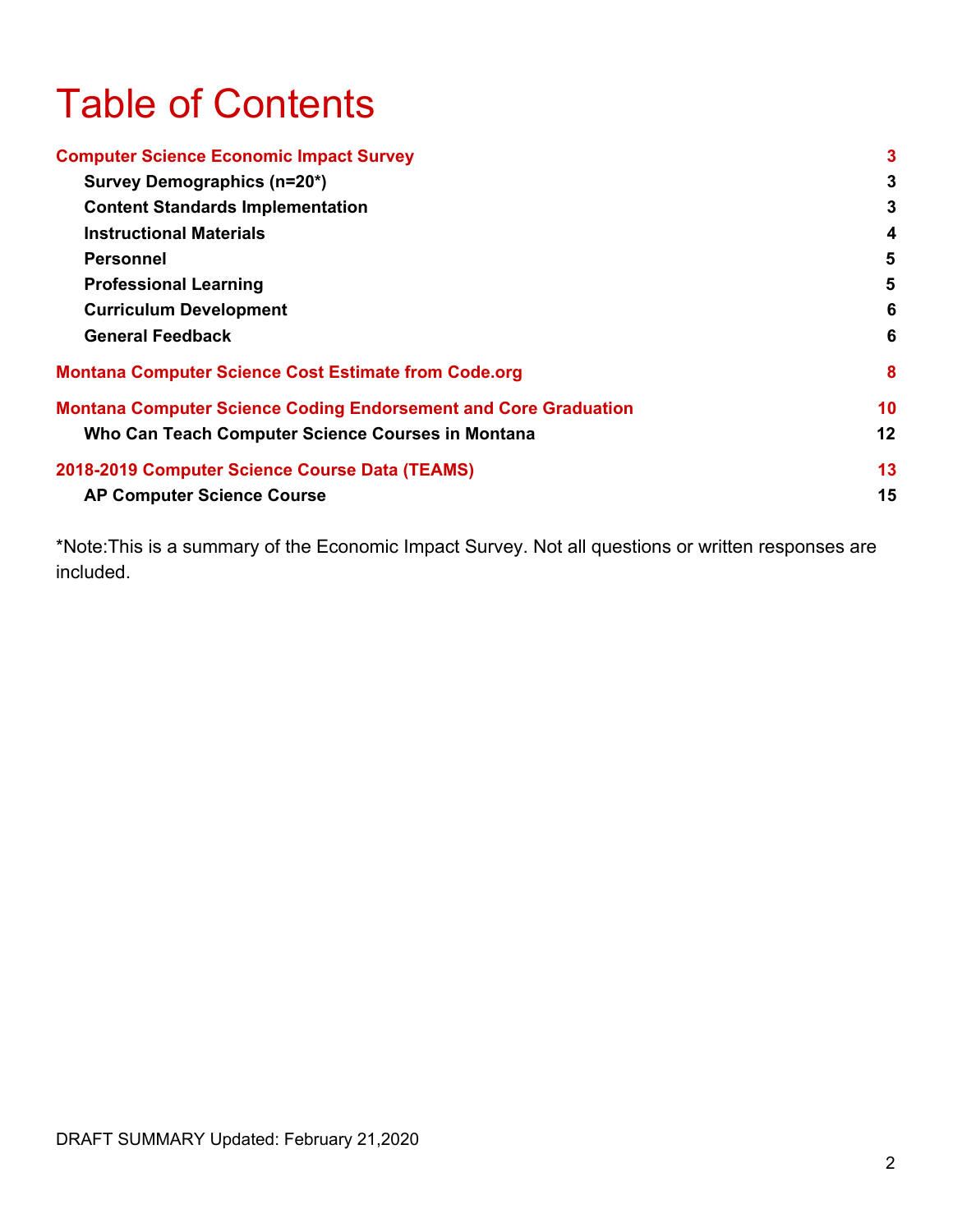## <span id="page-2-0"></span>**Computer Science Economic Impact Survey**

# <span id="page-2-1"></span>**Survey Demographics (n=20\*)**

\*many of the questions were optional



### <span id="page-2-2"></span>**Content Standards Implementation**

| <b>Question</b>                                                                                                   | Yes       | <b>No</b> |
|-------------------------------------------------------------------------------------------------------------------|-----------|-----------|
| Do you anticipate that your district will be able to implement the<br>proposed standards with existing resources? | 6(30%)    | 14 (70%)  |
| Will your district be able to implement the proposed program delivery<br>standards for computer science?          | $8(40\%)$ | 12 (60%)  |

What year would your district implement these standards? 11 responses



**Personnel** was the most significant challenge to implementation with all 12 voting "no" to the program delivery standards selecting personnel as one of the

- $2021$ most significant challenges to implementation.  $\bullet$  2022
- Additional concerns are:  $• 2023$
- $2024$ *"this does not fit into the school day for teachers or students"* ● 2025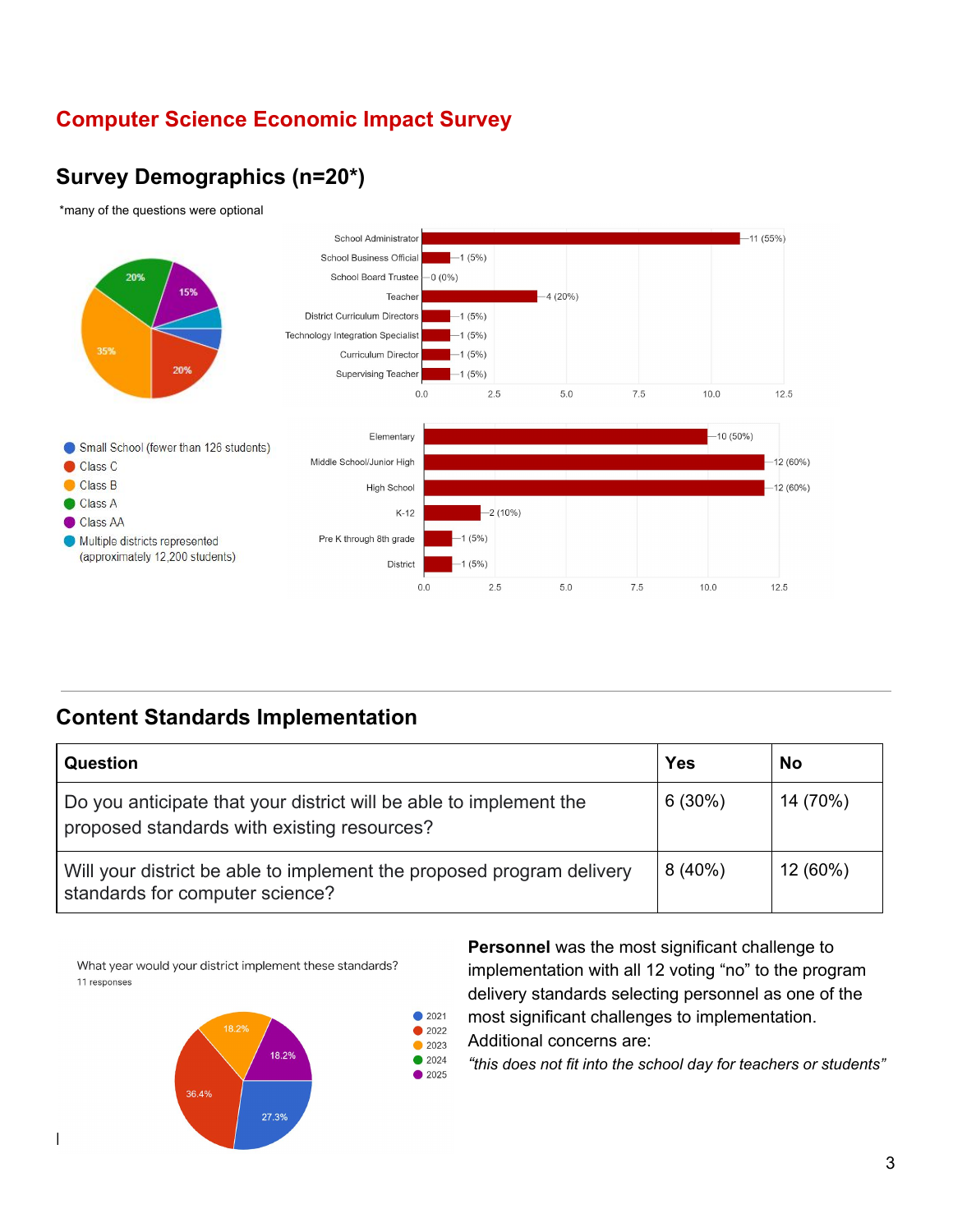"We have a small school with a small, unique populations, due to factors beyond student control, many are below grade level and much of our time as teachers is spent not only teaching current core standards, but attempting to fill gaps students have. I struggle with finding enough time in the day to teach the current standards, I will not be able to teach *additional standards due to time and achievement gaps from my students previous years in education."*

#### <span id="page-3-0"></span>**Instructional Materials**

| <b>Question</b>                                                                                                 | <b>Yes</b>  | <b>No</b> | <b>Maybe</b>      |
|-----------------------------------------------------------------------------------------------------------------|-------------|-----------|-------------------|
| Will your district have difficulty finding instructional materials<br>to implement the proposed standards? n=19 | $8(42.1\%)$ | 17(36.8%) | $\vert$ 4 (21.1%) |

"There is plenty on the market available for CS both free and inexpensive. The question will be if those resources are *ongoing digital subscriptions based on number of students or site licenses."*

"Cost is the technology: code.org is free and meets all these but we don't have the time to add it to the day at the K-5 *level, and 6-12 we can't afford FTE"*

*"We are using and will continue to use PLTW as a mechanism for computer science"*

"Finding will not likely be a problem. Affording is very likely to be. Also, some of the standards appear to require hardware *and programming tools and materials that no one on my team is prepared to use."*

"It may be challenging to find materials that cover these standards specifically because they are so general and do not include a progression of skills such as keyboarding proficiency levels and being able to use specific programs at various *grade levels."*





\*"1500 per year Code HS" and "300,000 every three years to rotate out Chromebooks. We have 16,000 students and they *would each need access to technology of some sort."*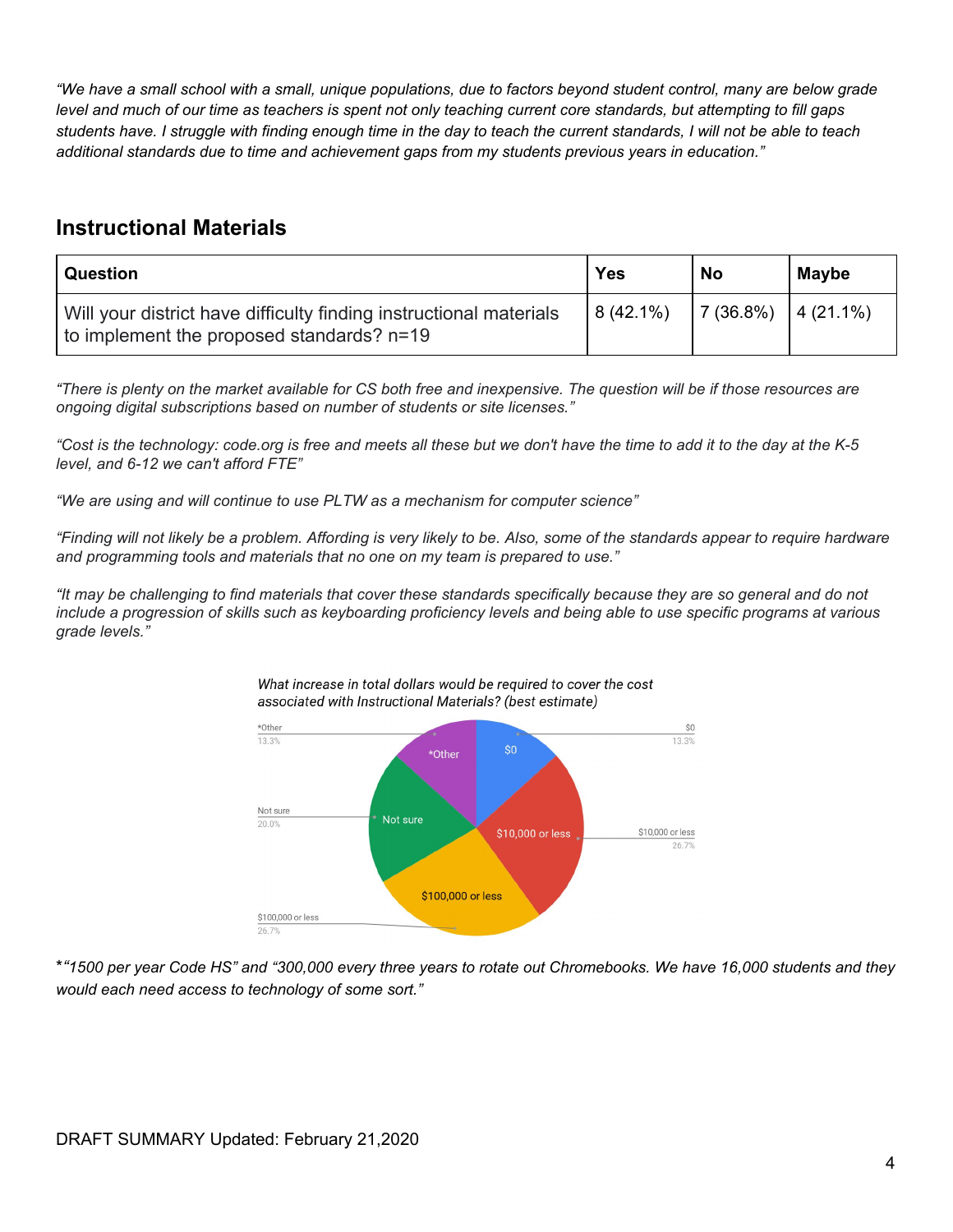#### <span id="page-4-0"></span>**Personnel**

| Question                                                                        | Yes        | No           | Maybe (if option) |
|---------------------------------------------------------------------------------|------------|--------------|-------------------|
| Does your district have a shortage of teachers<br>endorsed in computer science? | 15 (78.9%) | $ 4(21.1\%)$ |                   |

Summary of if answered "no" or "maybe" feedback:

"Computer Science is not currently an endorsement in MT. It is my understanding that all can teach it."

"This is a difficult question that needs further clarifications at both K-8 and High School. High school we can use business and tech-ed teachers but we have shortages in both those areas as well. If we are adding a CS program of study in the *K-8, what are the requirements?"*

| How many new hires would<br>be needed? n=14 | Count | What increase in total dollars would be required to<br>cover the cost associated with Personnel? |
|---------------------------------------------|-------|--------------------------------------------------------------------------------------------------|
|                                             | 3     | none                                                                                             |
|                                             | 8     | \$40,000-\$75,000                                                                                |
|                                             |       | \$90,000                                                                                         |
| 10                                          |       | \$500,000                                                                                        |
| 32                                          |       | \$250,000                                                                                        |

#### <span id="page-4-1"></span>**Professional Learning**

| Question                                                                                                                | <b>Yes</b> | No           | Maybe (if option) |
|-------------------------------------------------------------------------------------------------------------------------|------------|--------------|-------------------|
| Will your district have difficulty finding professional<br>development opportunities for computer science<br>educators? | 6(35.3%)   | $11(64.7\%)$ |                   |

Summary if answered "yes"

*"The UM/MSU summer CS PD will be ending this summer. No opportunities after that."*

*"Rural location makes it difficult to receive professional development in this area."*

*"We need to train teachers in computer science to deliver the content and assess learning"*

*"There are numerous professional development opportunities on the Learning Hub, Region III and Region I."*

"The problem wouldn't necessarily be finding PD for computer science educators, it would be finding computer science *educators. My instinct is that people with CS degrees will not likely be in the education field."*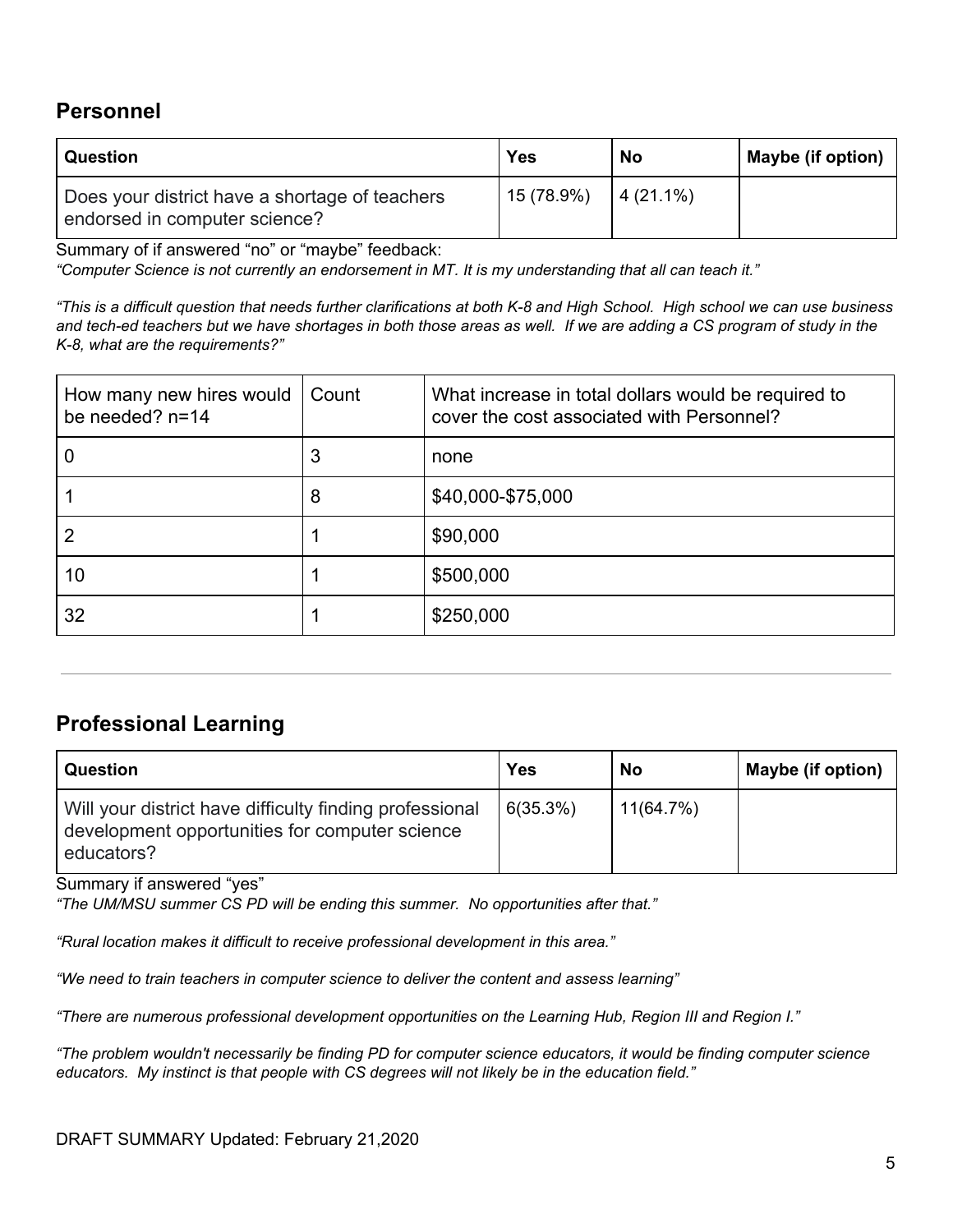#### **What professional development would be needed?**

"code org can provide the K-12 support. It will be up to the district to decide the system but it could be fulfilled with *code.org"*

*"Train the trainer model through PLTW"*

*"There are a lot of options online for Professional Development. We currently use the online system."*

"First, we would establish curriculum materials, hardware, and software, then there would be the task of teaching our current educators how to use it and how to instruct with it. Assessment would be very difficult because establishing a *baseline for showing mastery of each individual standard would be difficult to pioneer."*

*"Level 1 Awareness on new standards and the pedagogy required to implement them. Level 2 Resources and implementation of new curriculum Level 3 Proficiency Based Assessments towards those standards."*

#### <span id="page-5-0"></span>**Curriculum Development**

| Question                                                                                                              | <b>Yes</b>  | No          | Maybe (if option) |
|-----------------------------------------------------------------------------------------------------------------------|-------------|-------------|-------------------|
| Would the proposed standards, if adopted, require<br>your district to substantially revise its current<br>curriculum? | $9(47.4\%)$ | $4(21.1\%)$ | 6(31.6%)          |

Summary if answered "yes"

"This would require a great deal of time. Time would need to come from within the school year with PIR time allowed to *work on this."*

*"At the K-5 level we do not have time or money to implement. 6-8 this is doable."*

"Because it has been a long time since many of our districts worked on computer science curriculum, it is possible that these standards would cause substantial revisions. Some districts I represent would likely not have to make changes, *while others would."*

"We are a small school. We do not have Computer Science as a part of our curriculum at this time, nor do we foresee *adding this course to our course offering here at the school."*

"Regardless of how we integrate the standard, time will be a maior fact. If we had a devoted computer science teacher it would mean sacrificing another elective (music, art, etc.). If we taught it with our current staff, it would steal minutes from *core classes."*

"The area of greatest impact will be the K-5 level, but even middle and high school teachers will need to meet and revise *what we are currently doing for computer programming. These new standards go above and beyond that."*

#### <span id="page-5-1"></span>**General Feedback**

"The addition of these new CS standards will help to delineate the grade-level requirements, but the overlap to the *forthcoming Technology and Media Literacy standards revisions need to be looked over as a whole."*

I am unable to answer many of the questions as we do not have computer science as a course and do not plan on adding in the near future. If students are interested in this topic area, we offer MDA Computer Science online.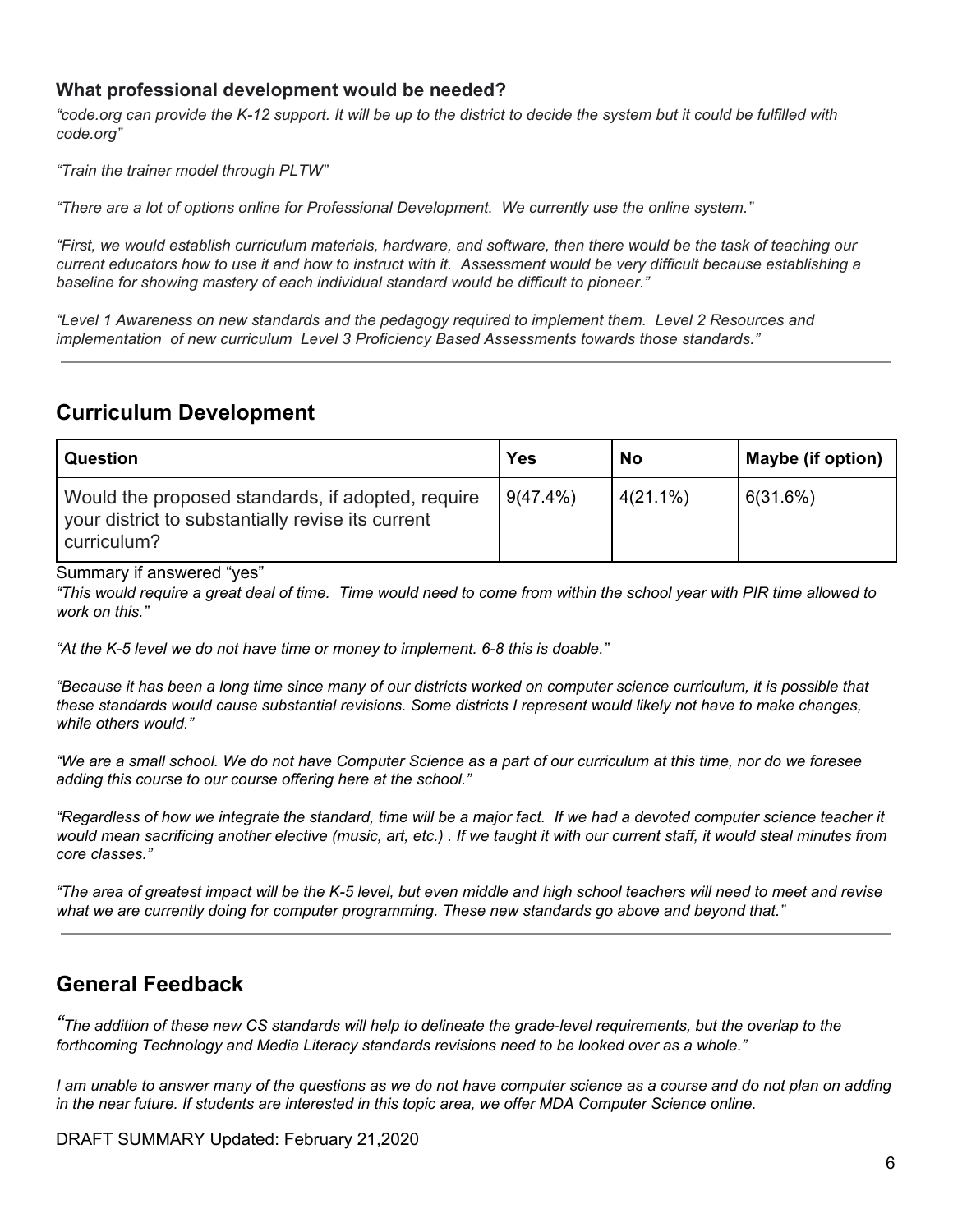There are no teachers endorsed in this area, nor is there room in the master schedule for adding another course. We are *struggling with maintaining our core courses, electives (to include CTE varieties).*

"These standards do not address a progression of skills at developmental age levels (with a few exceptions); therefore, districts will have a greater economic impact in developing and implementing local curriculum guides than they would if these provided more specific guidance. It would be better if these standards more closely aligned with national level expectations for things such as keyboarding proficiency and working knowledge of word processing programs, etc. "

"This is going to be a difficult position for any smaller Class C school to fill. We do the best we can with other subjects and including aspects where applicable and we readily use MTDA and Odysseyware whenever possible to help our students *with this area of study. "*

"I love computer science and hope all children are computer literate but an **unfunded mandate** will be nearly impossible to fulfill. Additionally, at the K-5 level our kids and teachers have very limited time to add anything to the day with testing *and behavior issues eating up the majority of extra time. "*

"Teachers have limited time available to work on this. Districts are hesitant to give time for this to happen, which means that teachers either have to use their personal time or choose not to complete the work. Time must be allocated during *the school year."*

"Teaching CS is not a PD thing, no more that the training to be a math or science teacher can be done with PD. There needs to be content courses and methods courses offered at the universities. It cannot be a point at a willing teacher and say "your it". Course work needs to be developed to train CS teachers. None of the universities in Montana seem inclined to do so. No teachers qualified to teach CS means this whole curriculum is sort of a dead end. Qualified *teachers cannot be made with just PD."*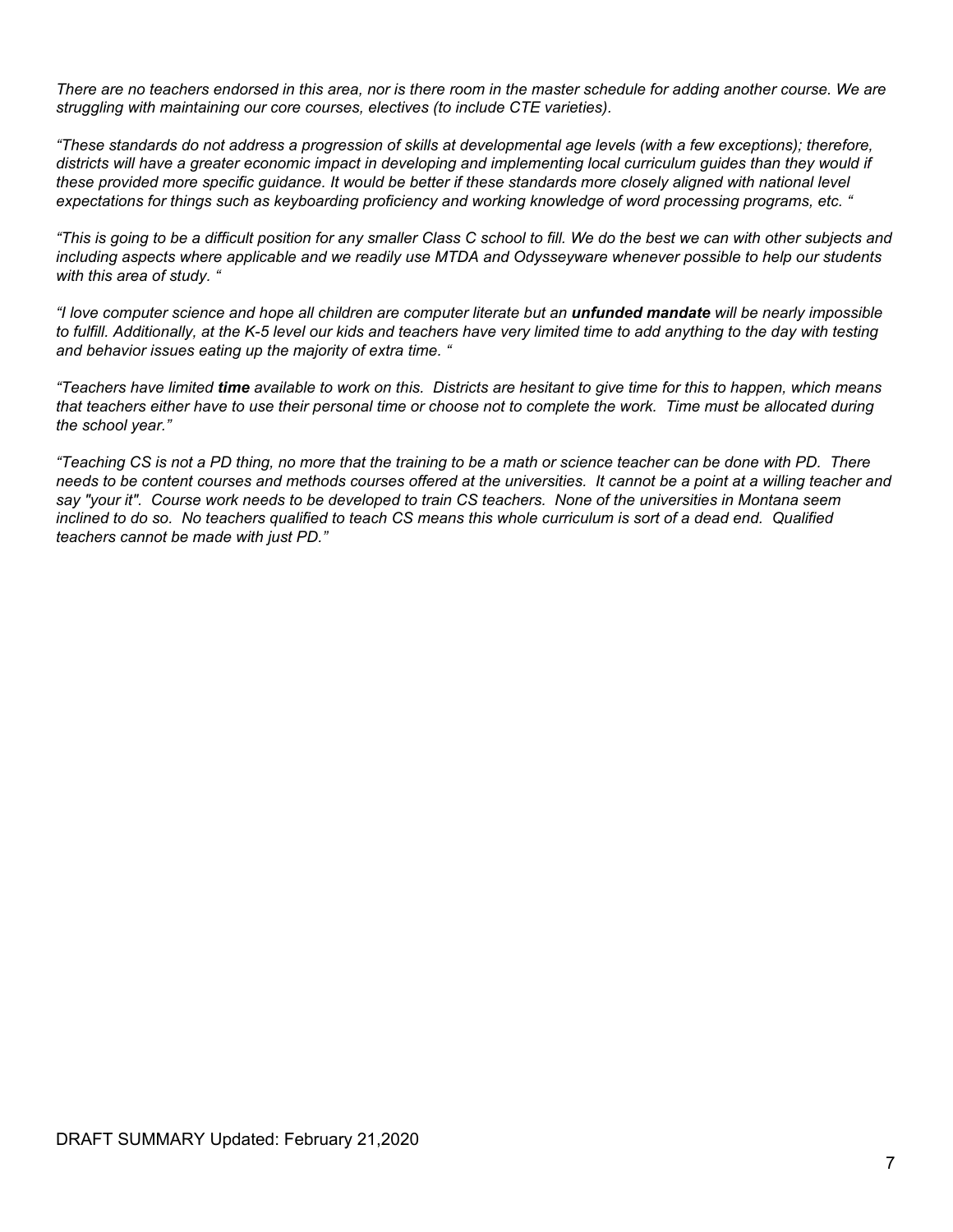#### <span id="page-7-0"></span>**Montana Computer Science Cost Estimate from Code.org**

This spreadsheet below approximates the one-time cost of expanding access to computer science to offer a basic K-12 pathway in every school in a state. This does not model teacher attrition or long-term costs. Once teachers are established, existing state/federal funding streams should address this issue.

Assumptions/limitations:

-- The cost to establish a computer science program is based on preparing an in-service teacher, NOT hiring a new teacher.

-- The major grade bands where teachers will be established are K-6 (elementary), 7-8 (middle school), 9-12 (high school) and uses NCES data (school year '14/'15, which is the most recent year) to determine how many unique schools each state has in these grade bands

-- This model assumes establishing one teacher per grade major grade band at a school using NCES data for number of unique schools at each grade band. For example, if a school has both K-6 grades and middle school grades, then the model will assume establishing two teachers. It also assumes that one K-6 teacher (such as technology teacher that reaches all students or a librarian) will be established per school. This figure may need to be adjusted (which is supported below) if states/districts want to establish more than one elementary school teacher per school.

-- Only Public and Public Charter School Districts would be eligible for this funding.

-- The model assumes some cost overhead compared to the work of private organizations such as Code.org

| Approximate number of public/charter elementary schools    | 449         |
|------------------------------------------------------------|-------------|
| Approximate number of public/charter middle/high schools   | 503         |
|                                                            |             |
| Approximate % of schools that don't teach CS               | 55%         |
|                                                            |             |
| Assumption of number of teachers/elementary school         | 1           |
| Assumption of number of teachers/middle/high school school | 1           |
| Number of new elementary school CS teachers needed         | 247         |
| Number of new middle/high school CS teachers needed        | 277         |
| Cost to an elementary school to establish a CS teacher     | \$500       |
| Cost to establish a middle or high school CS teacher       | \$6,000     |
| Total cost: elementary school                              | \$123,475   |
| Total cost: middle/high school                             | \$1,659,900 |
| <b>TOTAL COST</b>                                          | \$1,783,375 |
| Total new CS classrooms                                    | 524         |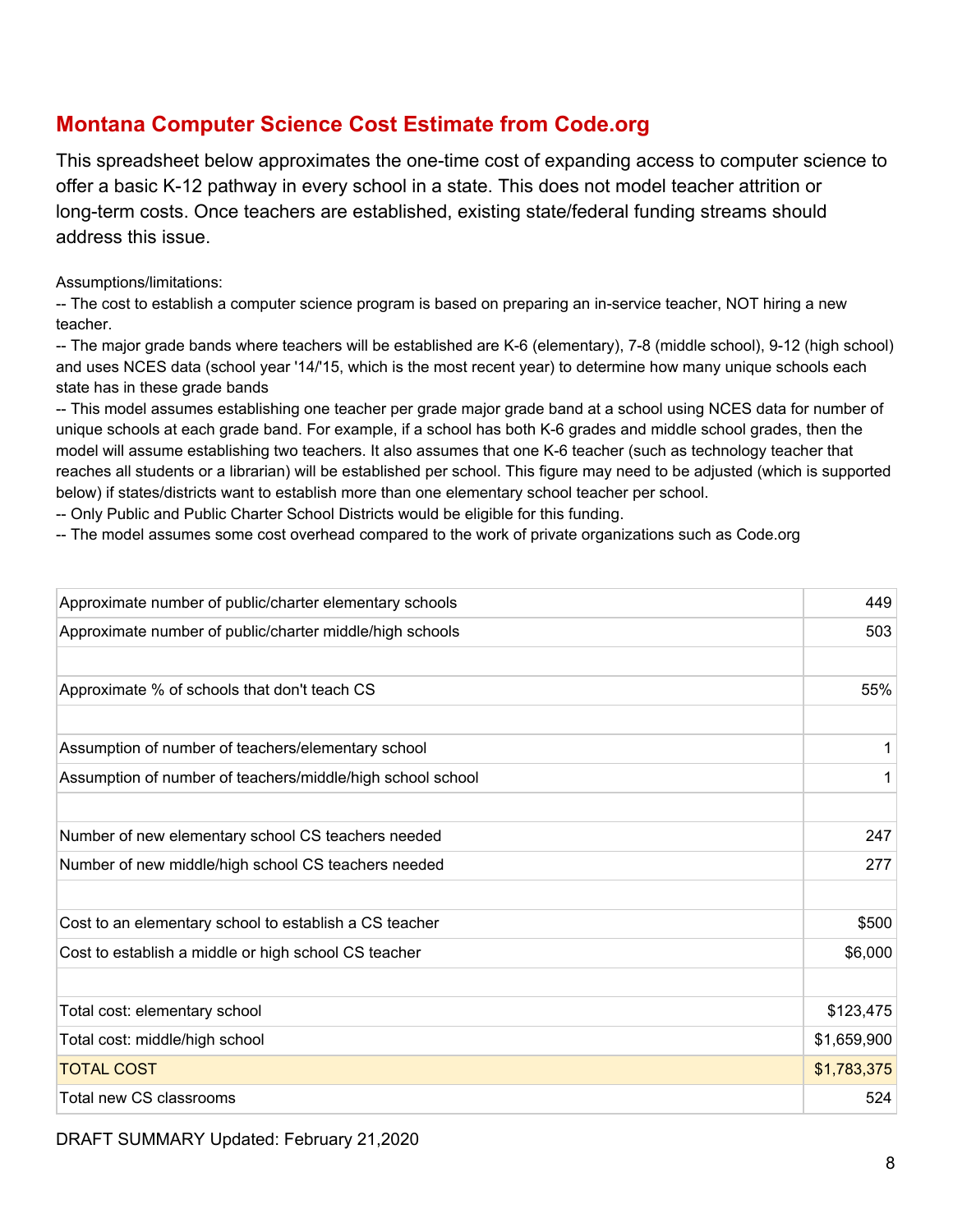**Montana** 



Refer to advocacy.code.org for additional up-to-date information.

#### **Updates**

- The state began development of K-12 computer science standards in ¥ **July 2018.**
- The state passed a permissive and encouraging policy to allow computer science to count as a science, mathematics, elective, or CTE graduation requirement. Alternatively, a district may increase the local requirements in math, science, or career and technical education and allow a computer science course to fulfill one of the required credits, or require all students to complete a computer science credit.
- Governor Steve Bullock is a member of the Governors' Partnership for K-12 Computer Science.

#### **Data**

- . In the 2018-2019 school year, 45% of high schools taught at least one computer science course, compared to 40% in 2017-2018.
- 6 schools (6% of schools with AP programs) offered an audited AP computer science course in 2017-2018, which is 4 more schools than the previous year.
- 7 female students (18%) took an AP CS exam in 2018, compared to 2 (15%) in 2017.
- . 1 underrepresented minority student (3%) took an AP CS exam in 2018, compared to 2 (15%) in 2017.
- · 99 bachelor's degrees in computer science were earned in 2017; 11% were female.

2019 State of Computer Science Education Equity and Diversity, [advocacy.code.org](https://advocacy.code.org/2019_state_of_cs.pdf)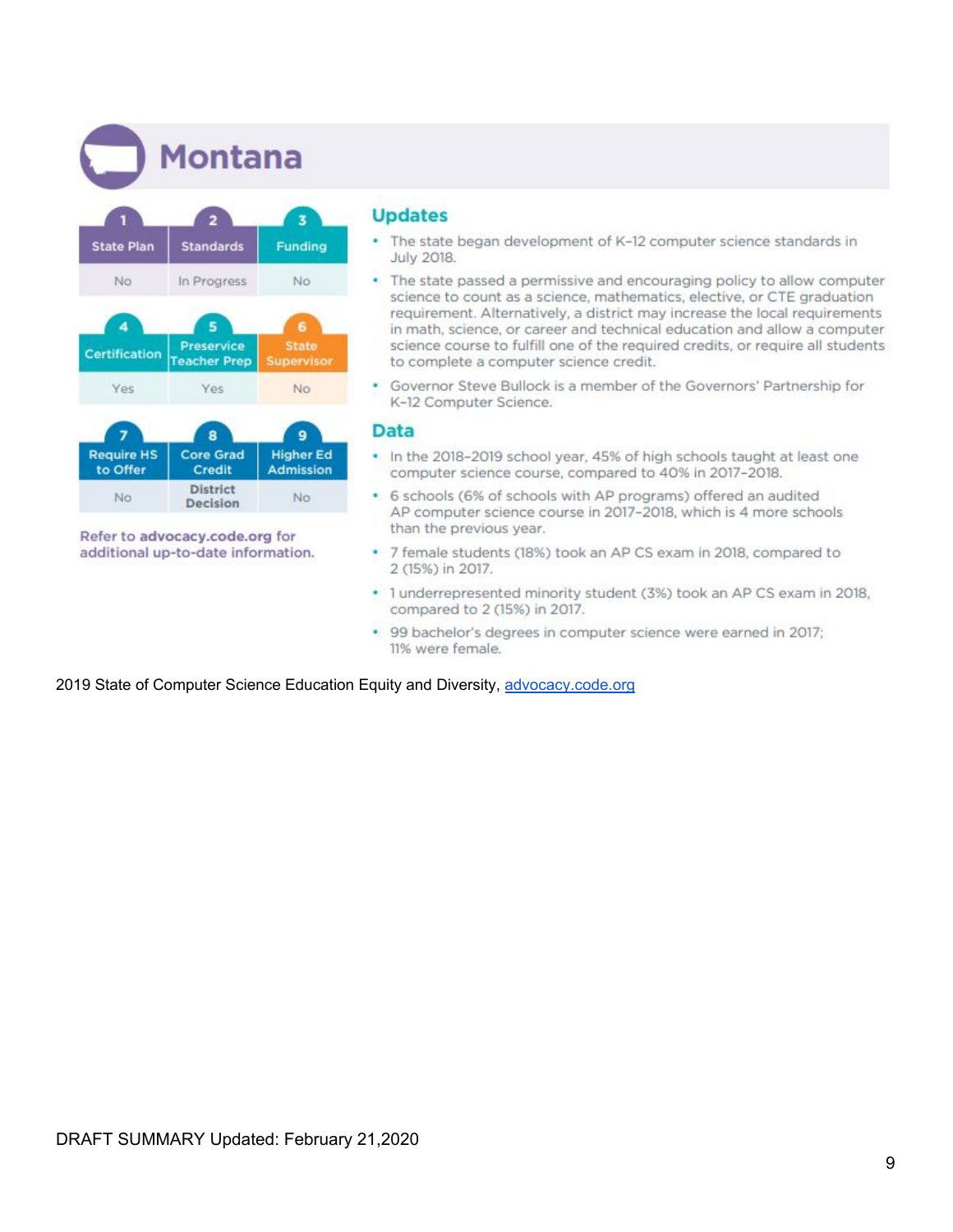## <span id="page-9-0"></span>**Montana Computer Science Coding Endorsement and Core Graduation**

[Frequently Asked Questions: Computer Science in High School Graduation Requirements-](http://opi.mt.gov/LinkClick.aspx?fileticket=9kOUXH_JC5E%3d&portalid=182) March 5, 2019

[Computer Science Opportunities to Satisfy a Core Graduation Requirement](http://opi.mt.gov/LinkClick.aspx?fileticket=VGadDwpLZr0%3d&portalid=182)- March 5, 2019

Question: What are the teacher licensure requirements for a student to fulfill a credit requirement in another subject area through a computer science course? Must the teacher hold a licensure or endorsement in the subject area AND computer science?

*Answer: If a district chooses to allow a computer science course to fulfill a mathematics, science, CTE or technology credit, the district must ensure the course is taught by an appropriately licensed teacher. For example, if a computer science course is assigned a mathematics course code, the teacher must hold current grade-level and subject area licensure in mathematics. The Montana Board of Public Education recently created a high-quality pathway to certification in teaching computer science content. Specifically, ARM 10.57.421, as amended by 2018 rulemaking, permits an individual to obtain an endorsement on the Class 4 license to teach the following courses if s/he holds the qualifications below:*

#### **[10.57.421](http://www.mtrules.org/gateway/ruleno.asp?RN=10%2E57%2E421)** CLASS 4 ENDORSEMENTS

For health science education, engineering, computer information systems, computer coding, teacher education, EMT, or fire and disaster services, an alternative to the above requirement of 10,000 hours of work experience may be substituted as recognized by the Office of Public Instruction and the Board of Public Education as follows:

(c) For computer information systems an individual may provide verification of completion of an approved technical program in a recognized training institution and hold a professional license or industry standard certificate recognized by the Office of Public Instruction and the Board of Public Education.

(d) For computer coding:

(i) hold a Class 1 or 2 license; and

(ii) provide verification of successful completion of a blended learning professional development course of at least 80 hours by a provider recognized by the Office of Public Instruction and the Board of Public Education.

Question: What credit requirement(s) may a local board of trustees allow a computer science course to fulfill?

*Answer: A computer science course that is assigned the appropriate course code and taught by an appropriately credentialed instructor may fulfill any of the following:*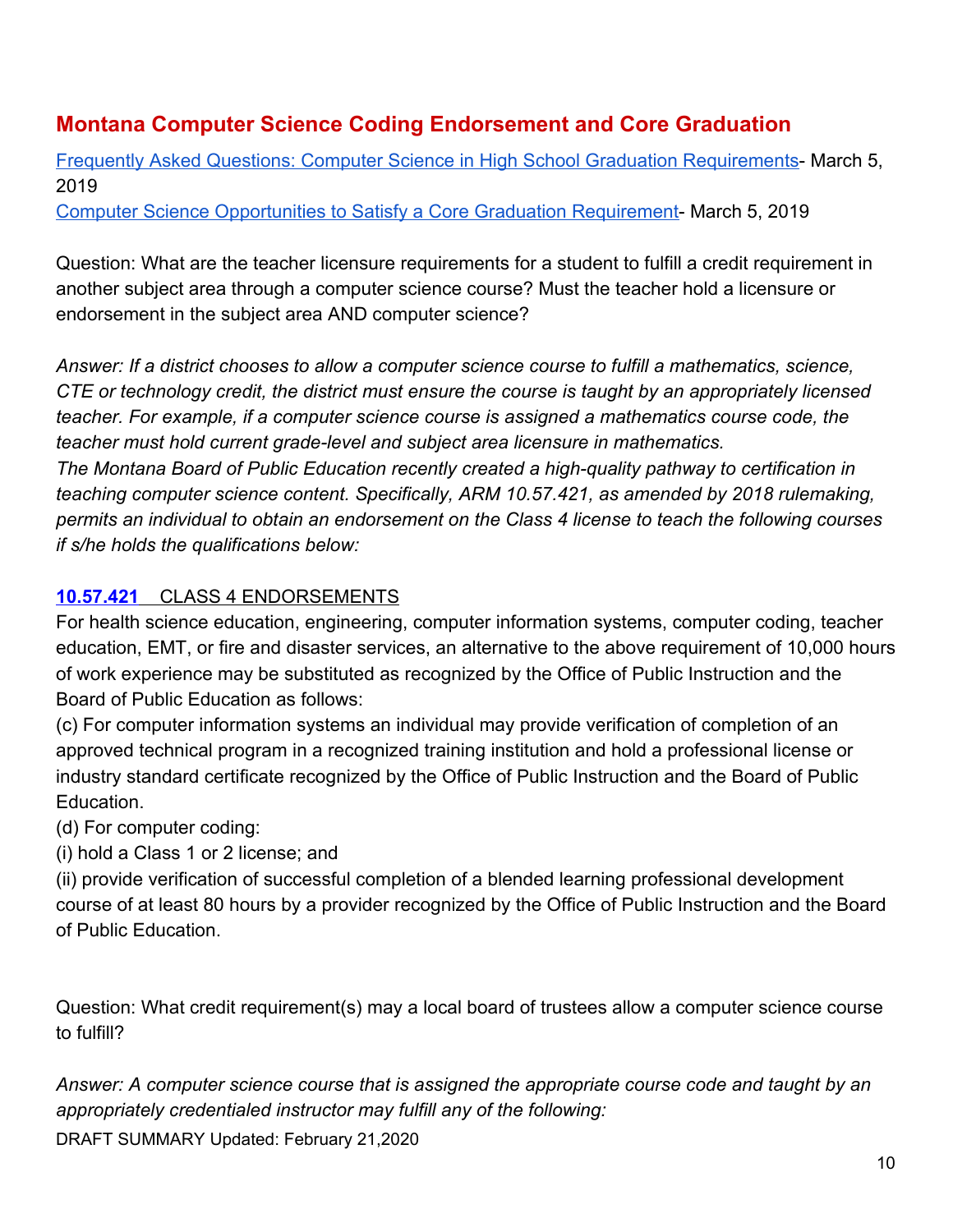- *1. A credit requirement in mathematics*
- *2. A credit requirement in science*
- *3. A local elective requirement*
- *4. A local career and technical education (or technology) requirement*
- *5. A stand-alone computer science credit requirement.*

Question: What are the teacher licensure requirements for a student to fulfill a credit requirement in another subject area through a computer science course? Must the teacher hold a licensure or endorsement in the subject area AND computer science?

*Answer: If a district chooses to allow a computer science course to fulfill a mathematics, science, CTE or technology credit, the district must ensure the course is taught by an appropriately licensed teacher. For example, if a computer science course is assigned a mathematics course code, the teacher must hold current grade-level and subject area licensure in mathematics.*

Question: What course code requirements apply if a computer science course fulfills a local credit requirement in another subject, such as mathematics, science, or career and technical education?

*Answer: Per ARM 10.55.911, a student's high school transcript must include the course code and credits earned for each course taken. This means that if a district chooses to allow a computer science course to fulfill a mathematics, science, CTE or technology credit, the school or district must:*

- *● Assign an appropriate course code for the subject area to which graduation credit will be applied (i.e., assign a math course code if the computer science course will be allowed to fulfill a math credit requirement).*
- *● Denote on the student transcript that the student has met the applicable subject area requirement by completing a computer science course.*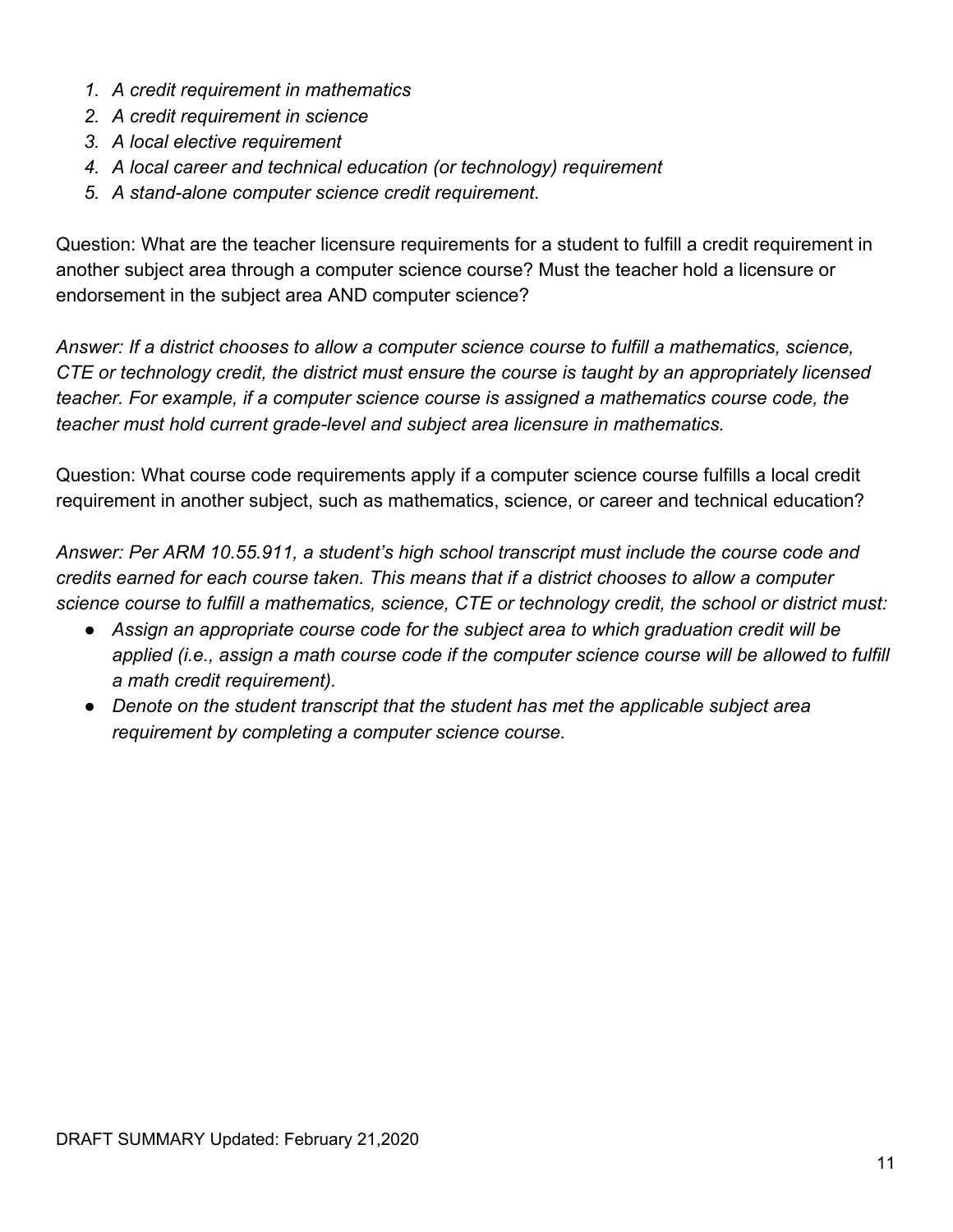#### <span id="page-11-0"></span>**Who Can Teach Computer Science Courses in Montana**



[CTE endorsements](https://opi.mt.gov/Portals/182/Page%20Files/School%20Accreditation/Standards%20of%20Accreditation/Endorsement%20Codes%2019-20.pdf?ver=2020-02-04-122336-793) [Variety of CS](https://opi.mt.gov/Portals/182/Page%20Files/School%20Accreditation/Standards%20of%20Accreditation/Appendix%20Files/B/FY20%20Course%20Codes%203.8.19.pdf?ver=2019-09-04-153601-177) courses (p.42) [Computer Coding section 4d](http://www.mtrules.org/gateway/RuleNo.asp?RN=10%2E57%2E421)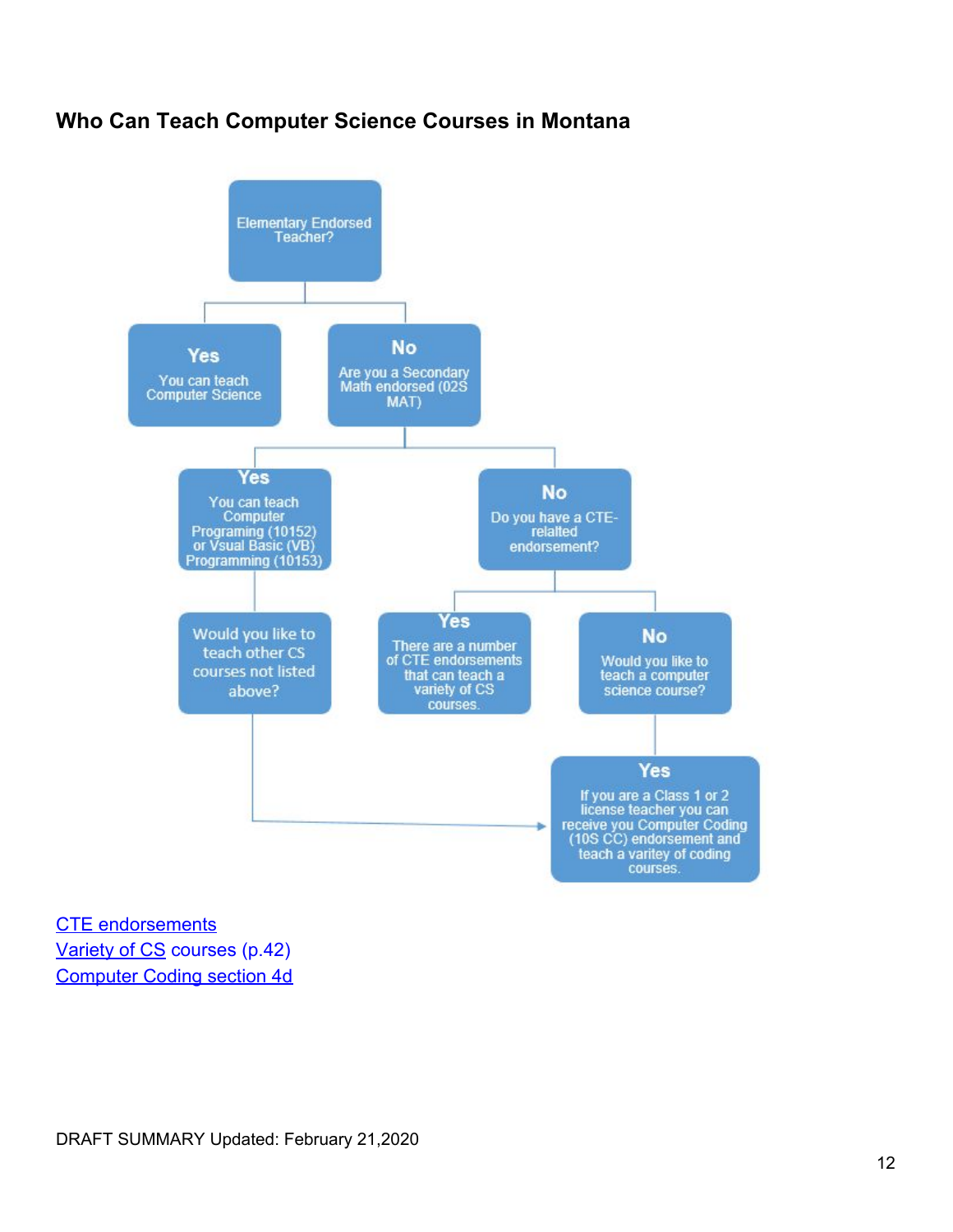## <span id="page-12-0"></span>**2018-2019 Computer Science Course Data (TEAMS)**

#### **Prior to Secondary (PTS)**

| <b>Prior to Secondary (PTS) Category</b>                | <b>Number</b> |
|---------------------------------------------------------|---------------|
| Number of PTS Computer Science Courses                  | 771           |
| <b>Total Enrollment of PTS Computer Science Courses</b> | 13,170        |
| School Systems with PTS Computer Science Courses        | 105           |
| Schools with PTS Computer Science Courses               | 134           |
| Number of PTS Computer Science Teachers/Facilitators    | 139           |
| <b>PTS Computer Science Course Codes Available</b>      |               |
| <b>PTS Computer Science Course Codes Used</b>           |               |

| <b>Course</b> |                                                    |     |                           |
|---------------|----------------------------------------------------|-----|---------------------------|
| Code          | <b>Prior to Secondary Computer Science Courses</b> |     | <b>Courses Enrollment</b> |
| 60001         | Introduction to Computer Technology                | 186 | 2872                      |
| 60002         | <b>Computing Systems</b>                           | 9   | 73                        |
| 60003         | <b>Computer and Information Technology</b>         | 97  | 1702                      |
| 60004         | <b>Computer Applications</b>                       | 366 | 6478                      |
| 60010         | <b>Computer Literacy</b>                           | 83  | 1457                      |
| 60201         | Web Page Design                                    |     | $\mathcal{P}$             |
| 60202         | <b>Computer Graphics</b>                           | 29  | 586                       |
|               | Total                                              | 771 | 13,170                    |

#### **Secondary Category**

| <b>Secondary Category</b>                                  | <b>Number</b> |
|------------------------------------------------------------|---------------|
| Number of Secondary Computer Science Courses               | 772 I         |
| Total Enrollment of Secondary Computer Science Courses     | 8,022         |
| School Systems with Secondary Computer Science Courses     | 131           |
| <b>Schools with Secondary Computer Science Courses</b>     | 139           |
| Number of Secondary Computer Science Teachers/Facilitators | 198           |
| Secondary Computer Science Course Codes Available          | 39            |
| Secondary Computer Science Course Codes Used               | 25            |

| <b>Course</b> |                                           |     |                             |
|---------------|-------------------------------------------|-----|-----------------------------|
| Code          | <b>Secondary Computer Science Courses</b> |     | <b>Courses   Enrollment</b> |
| 10001         | Introduction to Computer Technology       | 24  | 342                         |
| 10002         | Computing Systems                         | 10  | 44                          |
| 10003         | Computer and Information Technology       | 44  | 447                         |
| 10004         | <b>Computer Applications</b>              | 292 | 4130                        |
| 10005         | <b>Business Computer Applications</b>     | 71  | 859                         |
| 10006         | Telecommunications                        |     | $\Omega$                    |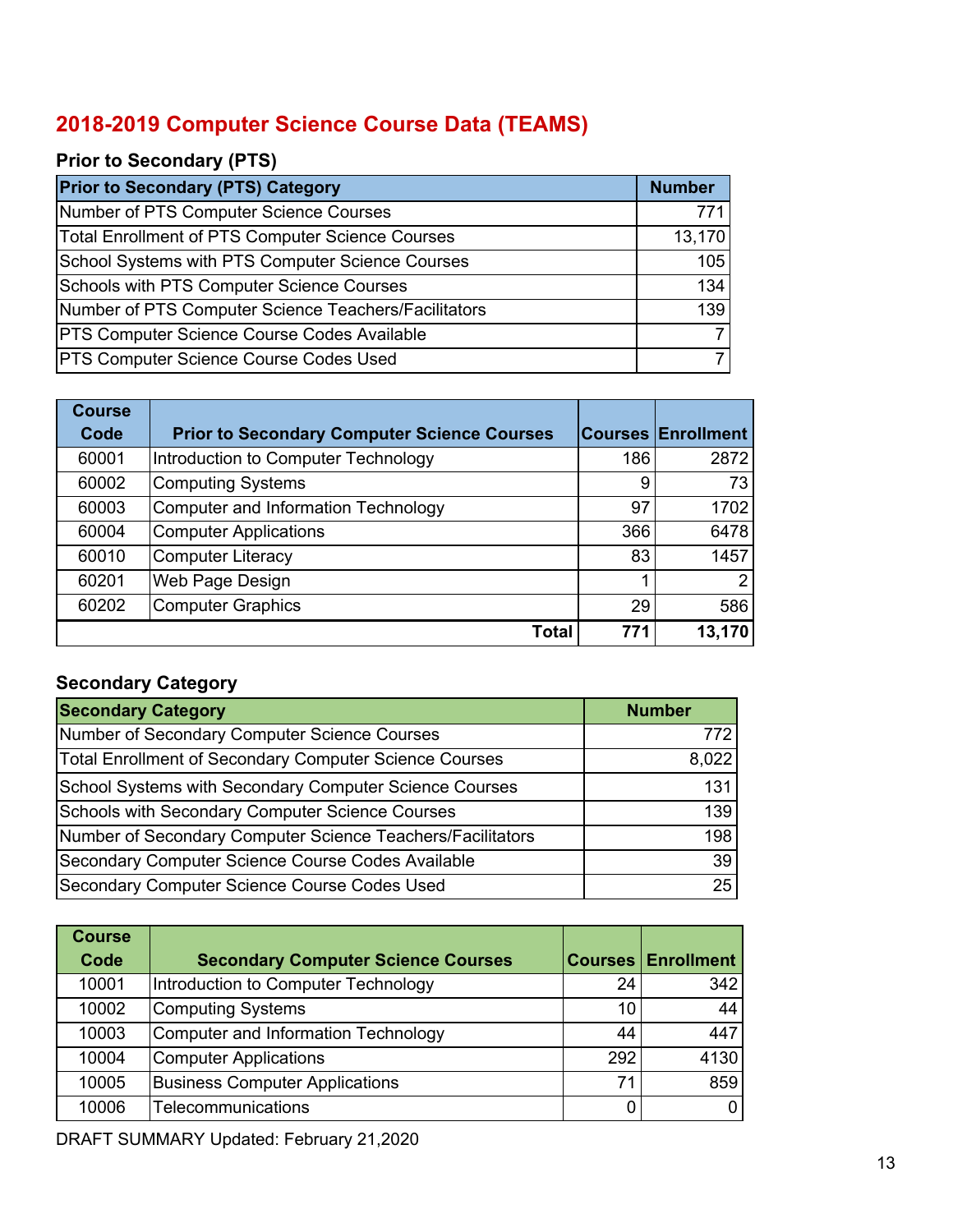|                | <b>Total</b>                                                           | 772                 | 8,022            |
|----------------|------------------------------------------------------------------------|---------------------|------------------|
| 10998          | Information Technology-Workplace Experience                            | 1                   | 8                |
| 10995          | Information Technology-Aide**                                          | 0                   | 0                |
|                | Essentials (PNIE)                                                      | 6                   | 24               |
| 10255          | CISCO-The Panduit Network Infrastructure                               |                     |                  |
| 10254          | IT Essentials: PC Hardware and Software                                | 0                   | $\mathbf 0$      |
| 10253          | Information Support and Services                                       | 0                   | $\pmb{0}$        |
| 10252          | <b>Computer Maintenance</b>                                            | 0                   | 0                |
| 10251          | <b>Computer Technology</b>                                             | 16                  | 149              |
| 10202          | <b>Computer Graphics</b>                                               | 47                  | 443              |
| 10201          | Web Page Design                                                        | 60                  | 382              |
| 10159          | <b>IB Computer Science</b>                                             | 8                   | 24               |
| 10157          | AP Computer Science A                                                  | 18                  | 124              |
| 10156          | Computer Programming-Other Language                                    | 5                   | 66               |
| 10155          | Java Programming                                                       | 12                  | 125              |
| 10154          | C++ Programming                                                        | 1                   | 1                |
| 10153          | Visual Basic (VB) Programming                                          | $\overline{2}$      | 13               |
| 10152          | <b>Computer Programming</b>                                            | 134                 | 720              |
| 10151          | <b>Business Programming</b>                                            | 0                   | 0                |
| 10110          | Microsoft Certified Professional (MCP)                                 | 5                   | 37               |
| 10109          | <b>Essentials of Network Operating Systems</b>                         | 0                   | $\mathbf 0$      |
| 10108          | <b>Network Security</b>                                                | 4                   | 13               |
| 10107          | <b>Wireless Networks</b>                                               | 0                   | 0                |
| 10106          | Wide Area Telecommunications and Networking                            | $\mathbf 0$         | $\mathbf 0$      |
| 10105          | <b>NetWare Routing</b>                                                 | 0                   | $\boldsymbol{0}$ |
| 10104          | <b>Router Basics</b>                                                   | 0                   | 0                |
| 10103          | Area Network Design and Protocols                                      | 0                   | 0                |
| 10102          | <b>Networking Systems</b>                                              | 0                   | $\pmb{0}$        |
| 10101          | <b>Network Technology</b>                                              | 0                   | 0                |
| 10054          | Data Systems/Processing                                                | 1                   | 11               |
| 10053          | <b>Database Applications</b>                                           | $\overline{2}$      | $\mathbf 0$      |
| 10052          | Database Management and Data Warehousing                               | $\overline{2}$      | $\overline{2}$   |
| 10019<br>10051 | <b>AP Computer Science Principles</b><br><b>Information Management</b> | $\overline{2}$<br>4 | 16<br>30         |
| 10007          | IB Information Technology in a Global Society                          | 1                   | 12 <sub>2</sub>  |
|                |                                                                        |                     |                  |

[Montana](https://opi.mt.gov/Portals/182/Page%20Files/School%20Accreditation/Standards%20of%20Accreditation/Appendix%20Files/B/FY20%20Course%20Codes%203.8.19.pdf?ver=2019-09-04-153601-177) course codes are a subset of the NCES (National Center for Education Statistics) Standard Codes. Along with the course code, a content description for each course is provided[.](https://opi.mt.gov/Portals/182/Page%20Files/School%20Accreditation/Standards%20of%20Accreditation/Appendix%20Files/B/FY20%20Course%20Codes%203.8.19.pdf?ver=2019-09-04-153601-177)

\*Highlighted Green are courses that can be taught by Computer Coding endorsed teachers (10S CC) \*Highlighted Blue are courses that can be taught, right now, by Mathematics endorses teachers (02S MAT). \* As of 19-20 New course code: 71009 (PTS)/21009 (Secondary) Robotics, this is an open endorsement

course so it can be taught be any grade-level appropriately endorsed teacher

\*\*No longer available for Montana Schools as of 19-20.